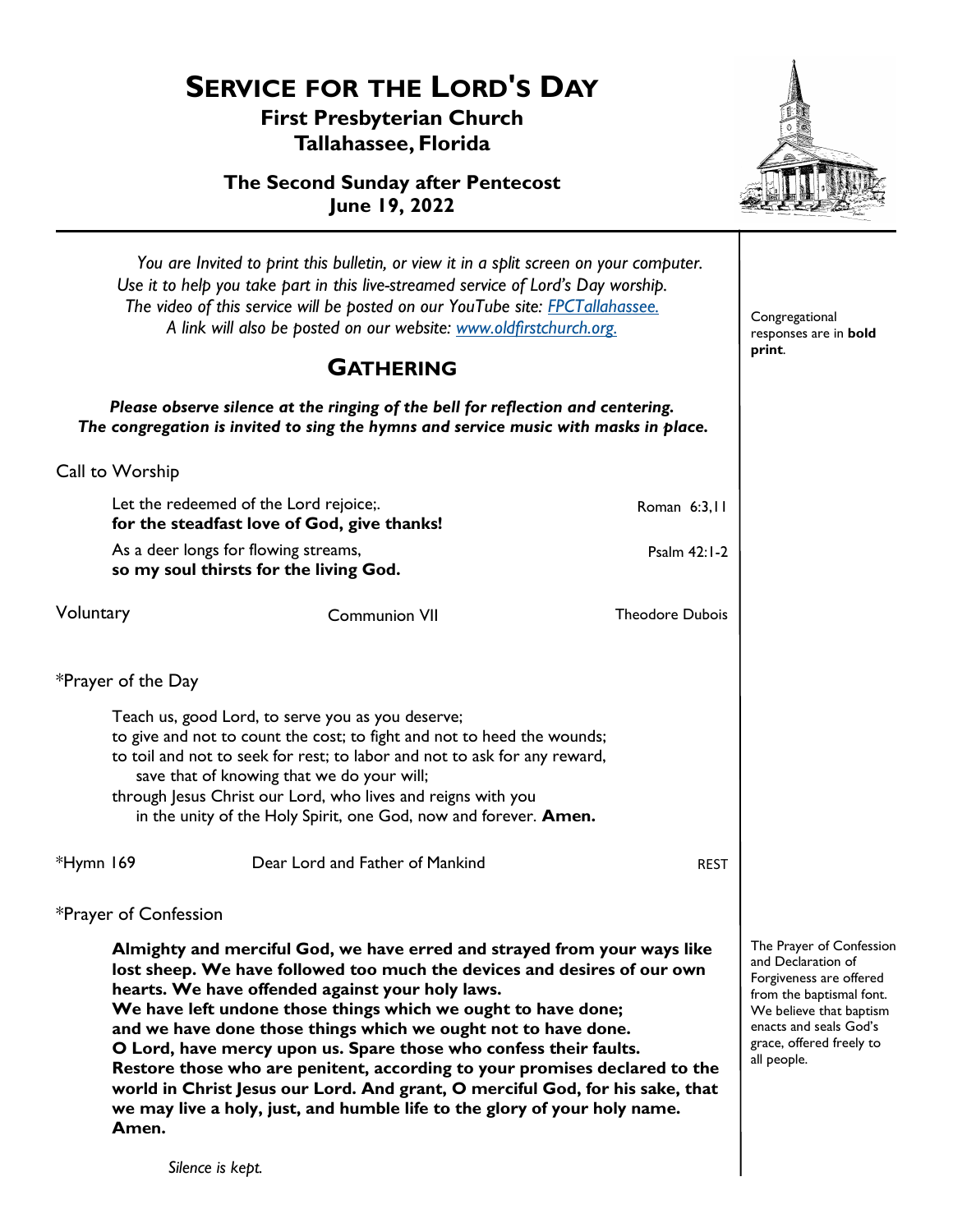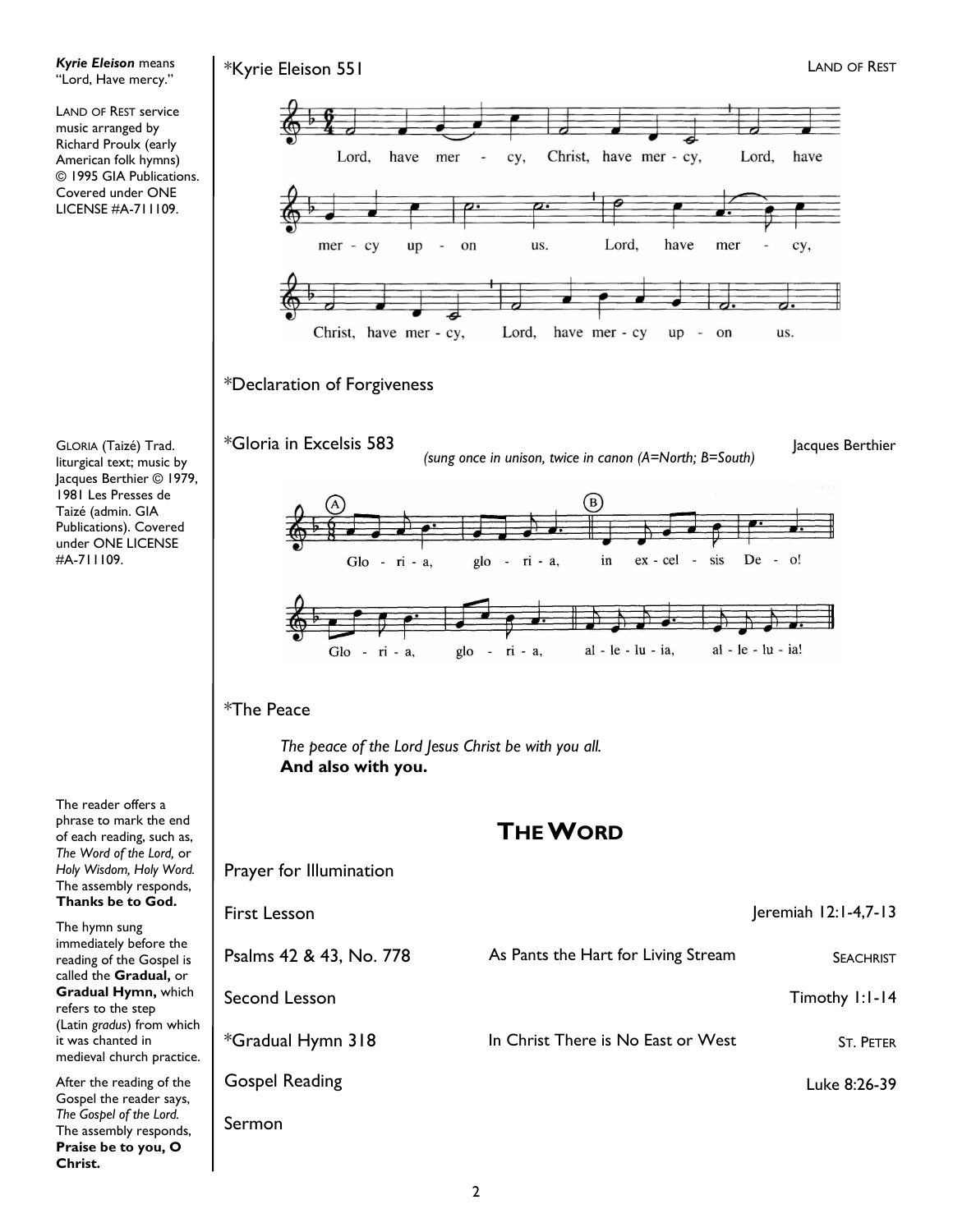The **Nicene Creed** is a 4th century statement of faith shared by most Christian denominations.

**We believe in one God, the Father, the Almighty, maker of heaven and earth, of all that is, seen and unseen.**

| have no end.                                                                                                                                                                                           | We believe in one Lord, Jesus Christ, the only Son of God, eternally begotten<br>of the Father, God from God, Light from Light, true God from true God, be-<br>gotten, not made, of one Being with the Father; through him all things were<br>made. For us and for our salvation he came down from heaven, was incar-<br>nate of the Holy Spirit and the Virgin Mary and became truly human. For<br>our sake he was crucified under Pontius Pilate; he suffered death and was<br>buried. On the third day he rose again in accordance with the Scriptures; he<br>ascended into heaven and is seated at the right hand of the Father. He will<br>come again in glory to judge the living and the dead, and his kingdom will<br>We believe in the Holy Spirit, the Lord, the giver of life, who proceeds from |                              |                                                                                                                                                                                 |  |  |
|--------------------------------------------------------------------------------------------------------------------------------------------------------------------------------------------------------|-------------------------------------------------------------------------------------------------------------------------------------------------------------------------------------------------------------------------------------------------------------------------------------------------------------------------------------------------------------------------------------------------------------------------------------------------------------------------------------------------------------------------------------------------------------------------------------------------------------------------------------------------------------------------------------------------------------------------------------------------------------------------------------------------------------|------------------------------|---------------------------------------------------------------------------------------------------------------------------------------------------------------------------------|--|--|
| the Father and the Son, who with the Father and the Son is worshiped and<br>glorified, who has spoken through the prophets.                                                                            |                                                                                                                                                                                                                                                                                                                                                                                                                                                                                                                                                                                                                                                                                                                                                                                                             |                              |                                                                                                                                                                                 |  |  |
| We believe in one holy catholic and apostolic church. We acknowledge one<br>baptism for the forgiveness of sins. We look for the resurrection of the dead,<br>and the life of the world to come. Amen. |                                                                                                                                                                                                                                                                                                                                                                                                                                                                                                                                                                                                                                                                                                                                                                                                             |                              |                                                                                                                                                                                 |  |  |
|                                                                                                                                                                                                        | Welcome, Announcements, Friendship Register                                                                                                                                                                                                                                                                                                                                                                                                                                                                                                                                                                                                                                                                                                                                                                 |                              |                                                                                                                                                                                 |  |  |
|                                                                                                                                                                                                        | Prayer Concerns and Prayers of the People                                                                                                                                                                                                                                                                                                                                                                                                                                                                                                                                                                                                                                                                                                                                                                   |                              |                                                                                                                                                                                 |  |  |
|                                                                                                                                                                                                        | <b>THE EUCHARIST</b>                                                                                                                                                                                                                                                                                                                                                                                                                                                                                                                                                                                                                                                                                                                                                                                        |                              | <b>Eucharist</b> means<br>"Thanksgiving."                                                                                                                                       |  |  |
| Invitation to the Lord's Table                                                                                                                                                                         |                                                                                                                                                                                                                                                                                                                                                                                                                                                                                                                                                                                                                                                                                                                                                                                                             |                              |                                                                                                                                                                                 |  |  |
| Offertory                                                                                                                                                                                              |                                                                                                                                                                                                                                                                                                                                                                                                                                                                                                                                                                                                                                                                                                                                                                                                             |                              |                                                                                                                                                                                 |  |  |
| Anthem                                                                                                                                                                                                 | Let Us Break Bread Together                                                                                                                                                                                                                                                                                                                                                                                                                                                                                                                                                                                                                                                                                                                                                                                 | <b>Traditional Spiritual</b> |                                                                                                                                                                                 |  |  |
| *Presentation Hymn 607                                                                                                                                                                                 | <b>OLD HUNDREDTH</b>                                                                                                                                                                                                                                                                                                                                                                                                                                                                                                                                                                                                                                                                                                                                                                                        |                              |                                                                                                                                                                                 |  |  |
|                                                                                                                                                                                                        | Praise God, from whom all blessings flow;<br>praise Christ all people here below,<br><b>Praise Holy Spirit evermore;</b><br>praise Triune God, whom we adore. Amen.                                                                                                                                                                                                                                                                                                                                                                                                                                                                                                                                                                                                                                         |                              | At the Presentation,<br>the bread and wine are<br>brought forward for the<br>sacrament of Holy<br>Communion.                                                                    |  |  |
| *Great Prayer of Thanksgiving                                                                                                                                                                          |                                                                                                                                                                                                                                                                                                                                                                                                                                                                                                                                                                                                                                                                                                                                                                                                             |                              | The Great Prayer                                                                                                                                                                |  |  |
| The Lord be with you.<br>And also with you.<br>Lift up your hearts.                                                                                                                                    | We lift them up to the Lord.<br>Let us give thanks to the Lord our God.<br>It is right to give our thanks and praise                                                                                                                                                                                                                                                                                                                                                                                                                                                                                                                                                                                                                                                                                        |                              | begins with an exchange<br>between the minister and<br>people, called the Sursum<br>Corda, meaning "hearts<br>lifted." This dialogue<br>dates to the 3rd century<br>or earlier. |  |  |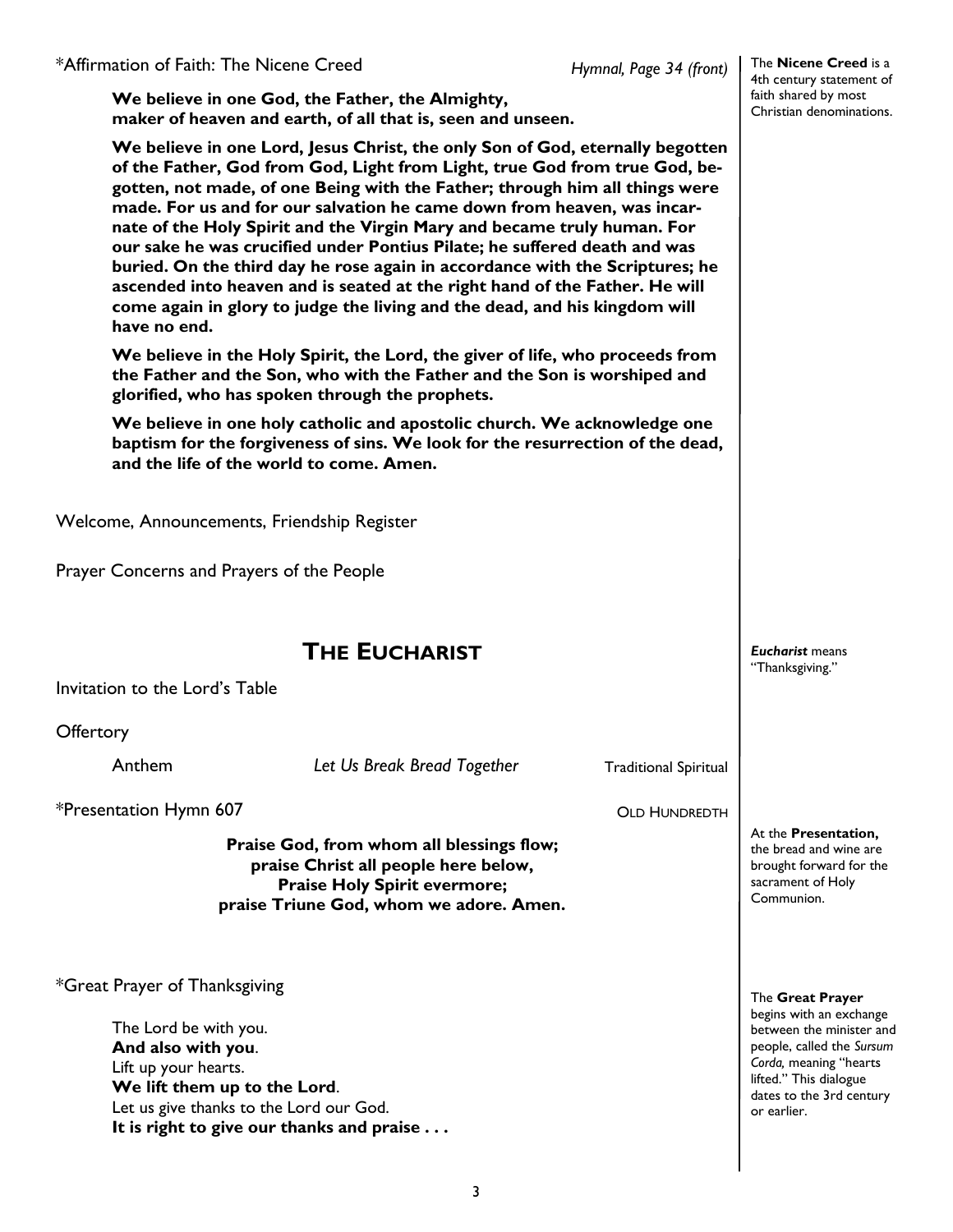*Sanctus* means "Holy." This acclamation recalls the angels' song in Isaiah 6:3.

LAND OF REST service music arranged by Richard Proulx (early American folk hymns) © 1995 GIA Publications. Covered under ONE LICENSE #A-711109.

The **Memorial Acclamation** comes

from the Liturgy of St. James, the oldest surviving liturgy of the Christian Church.

The **Fraction Anthem**  is sung in response to the breaking (fraction) of the

bread.

All those who are hungry for the Bread of Life are welcome to receive the Lord's Supper.

Those worshipping online are welcome to bring their own elements and will be invited to partake.

Please approach the Table beginning with the choir, then balcony, then main floor at the usher's prompt. Partake of the bread and wine as you receive them from the elders and place your empty cup in the basket provided. The wine is non-alcoholic; gluten-free wafers are provided

The elders will offer the sacrament to those sitting downstairs who wish to be served in the pews.